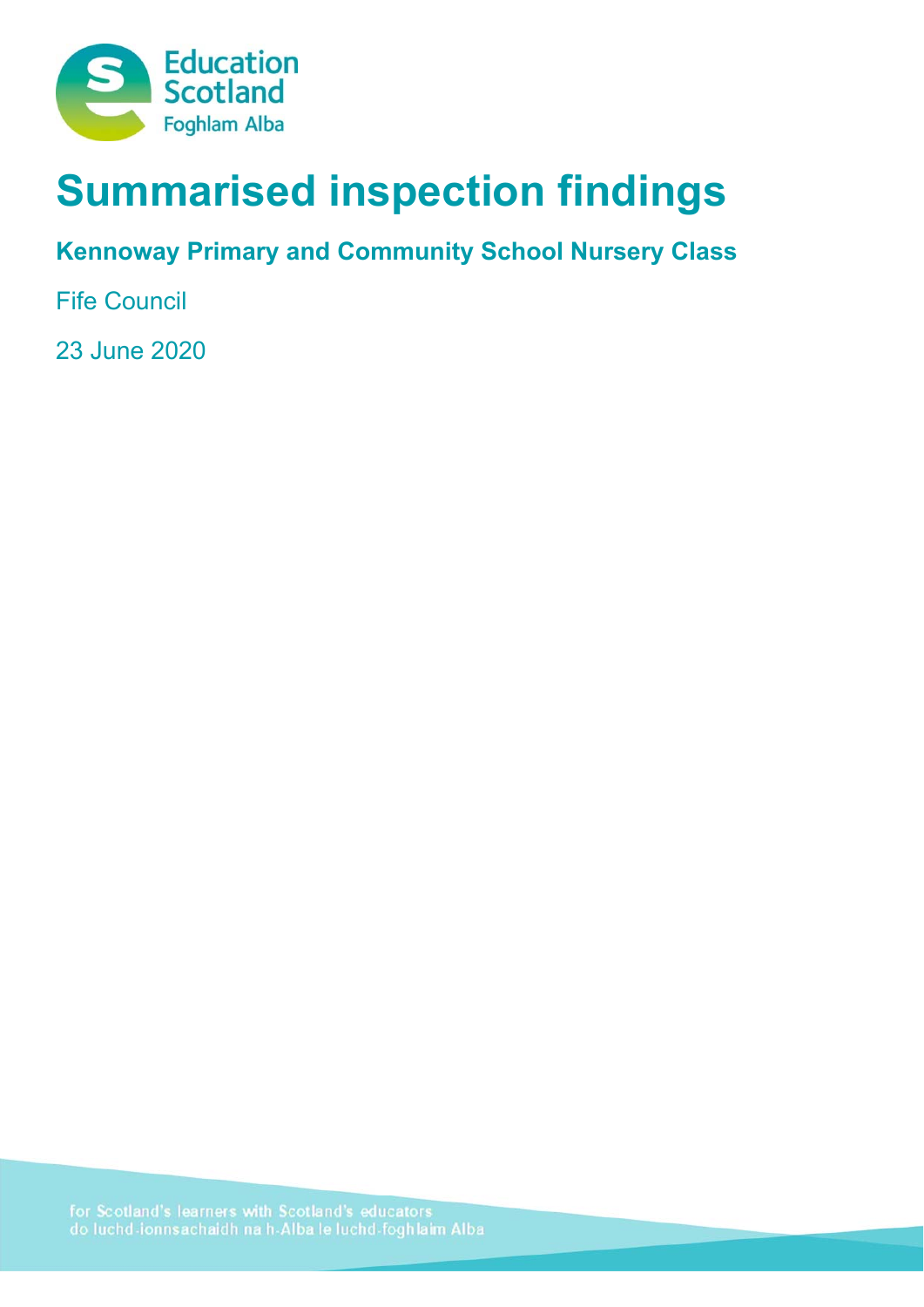### Key contextual information

Kennoway Nursery Class is located in Kennoway Primary School. It caters for children aged two years to those not yet attending school. The setting is registered for 75 children attending at any one time. There are currently 16 children aged under three years old and 91 children aged three to five years attending the setting. Fourteen children are currently accessing full-time places as part of a pilot for the 2020 expansion.

| 2.3 Learning, teaching and assessment | ∣ good |
|---------------------------------------|--------|
|---------------------------------------|--------|

This indicator focuses on ensuring high quality learning experience for young children. It highlights the importance of a very good understanding of child development and early learning pedagogy. Effective use is made of observation to inform future learning and identify the progress made. Children are involved in planning for their own learning. Together these ensure children's successes and achievements are maximised. The themes are:

- learning and engagement
- $\blacksquare$  quality of interactions
- $\blacksquare$  effective use of assessment
	- n planning, tracking and monitoring
- $\blacksquare$  Across the playrooms, relationships between practitioners and children and their families are very positive. This contributes to the positive ethos where children are valued and treated as individuals. Most children engage readily in the experiences on offer and make independent decisions about where they spend their time, both indoors and outdoors. A few children are not yet sustaining their play for appropriate periods. The use of a range of quality resources and everyday items provide interest to children. Learning environments provide all the core elements for a range of early learning activities. There are plans in place to expand provision which will provide an opportunity to review and refresh how learning environments are used. This should have a focus on providing a greater breadth and depth in learning for all children across the nursery. Practitioners plan learning experiences based on children's interests. This helps motivate and sustain their interests.

Interactions between practitioners and children are responsive and nurturing. Most practitioners use a blend of commentary and questions in their interactions with children. The use of quality questioning is not yet consistent across the playrooms. The development of questioning across the nursery team should have a focus on promoting curiosity and deepening learning. All children have a key worker within the practitioner team. Practitioners should consider extending this important role. In doing so, they could provide children with planned, regular opportunities for small group activities and a meaningful context to review their learning.

**n** Practitioners make regular use of a range of digital technologies with children. These include interactive boards, use of the internet, programmable toys and talking tins and pens. Children enjoy exploring the different uses of technology, for example, developing positional language as they programme toys to move in different directions.

Practitioners and senior leaders know children and families very well. Practitioners observe children as they play and use this information to plan future learning. They use observations to discuss aspects of children's development and progress. The quality and range of observations captured is not yet consistent. Practitioners should build on the existing good practice where observations clearly identify the significant learning of individuals. All children have personal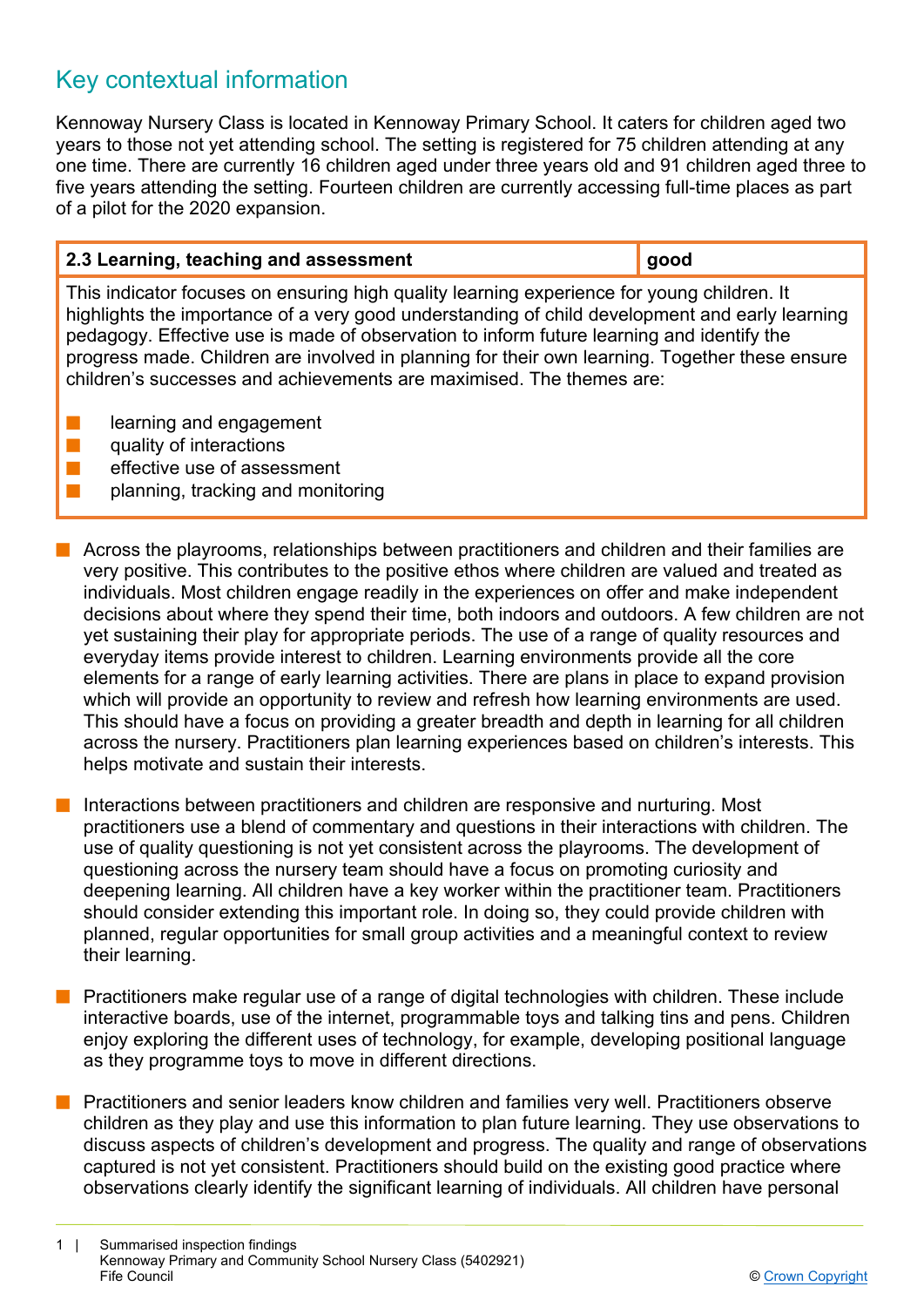learning journals (PLJ), which record children's experiences and learning. A few children enjoy reflecting on photographs of their experiences and can recall events. Practitioners could use learning journals to talk to children about their learning more, including their next steps in learning. This should have a focus on developing children's language of learning.

- **n** Practitioners have successfully developed the use of learning walls. These record what children already know and what they want to learn next based on their interests. This supports children's involvement in planning aspects of their own learning. Practitioners should continue to develop the use of this approach to ensure increased consistency across the playrooms. They should ensure planning for learning includes a balance of what children want, and what they need to learn, building on their prior learning, skills and knowledge. The team, supported by senior leaders, should continue to develop their understanding of the National Benchmarks to help them identify focused next steps in learning.
- **n** Practitioners track the progress most children make in their learning using local authority formats and assessment tools. This helps identify children who may have barriers to their learning. Practitioners work very well together to reduce any barriers, tracking the impact of any interventions.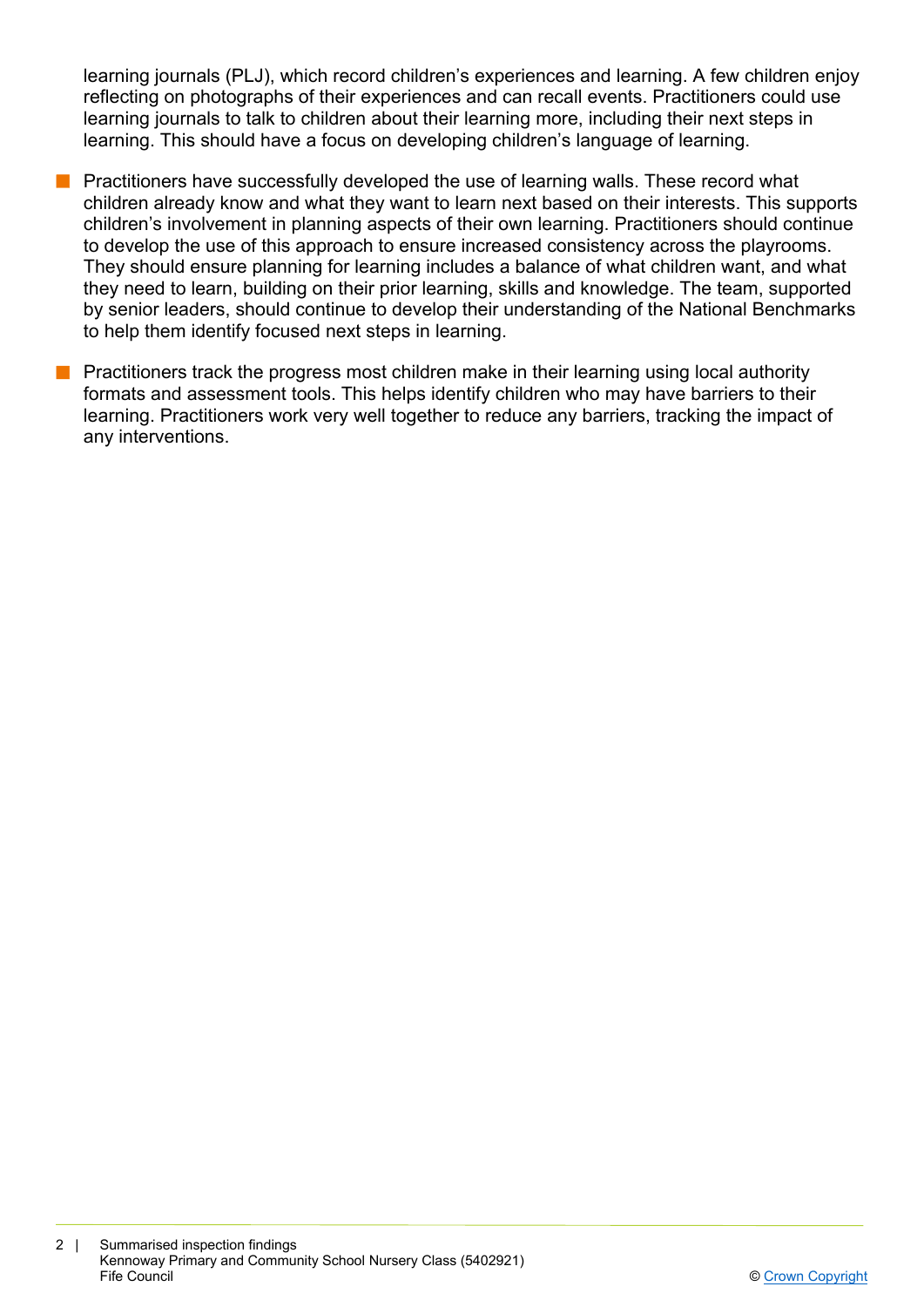#### **2.1 Safeguarding and child protection**

**n** The school submitted self-evaluation information related to child protection and safeguarding. Inspectors discussed this information with relevant staff and, where appropriate, children. In addition, inspectors examined a sample of safeguarding documentation. At the time of the inspection, there were no identified areas for development.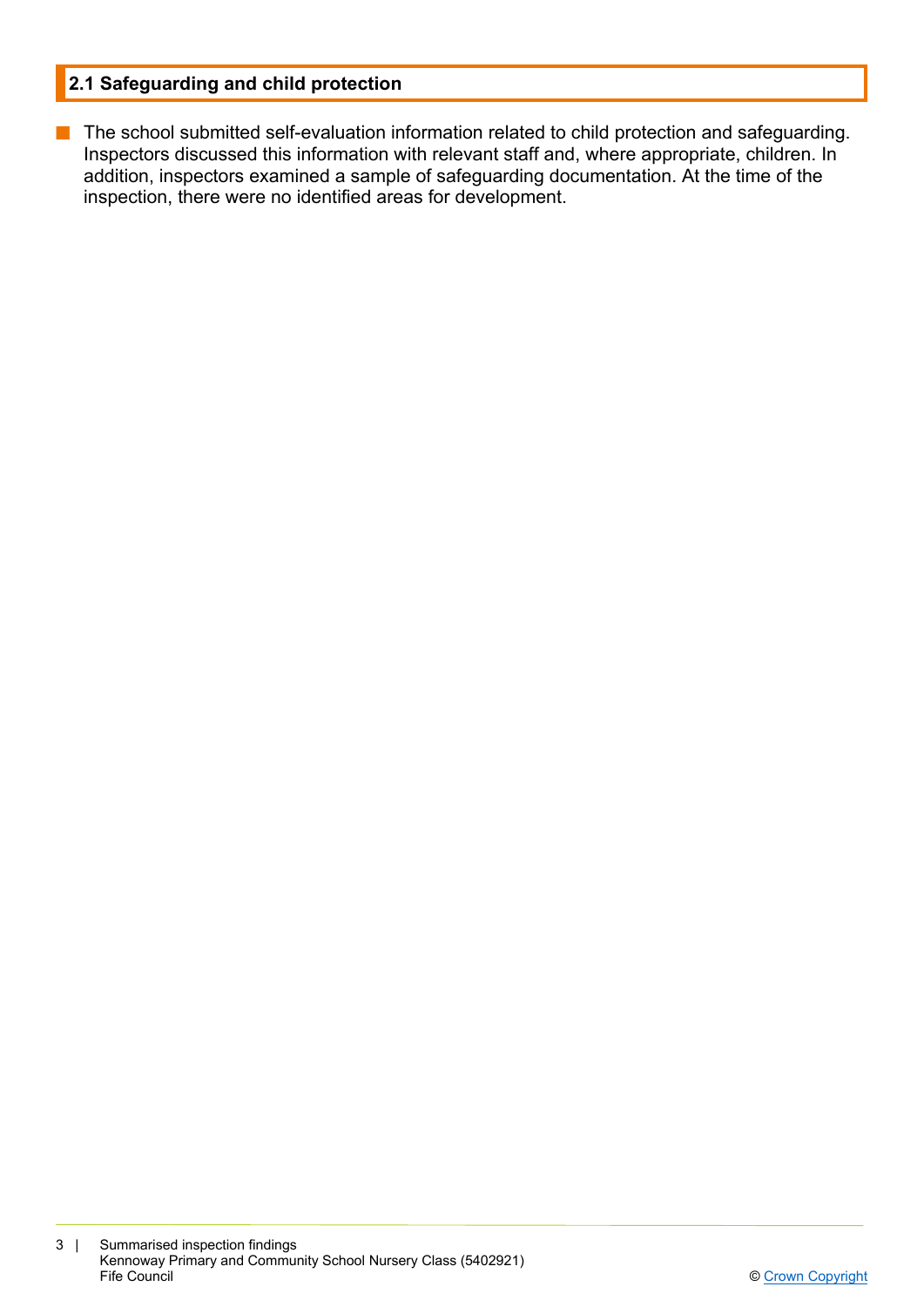#### **3.2 Securing children's progress and a set of a set of a set of a set of a set of a set of a set of a set of a set of a set of a set of a set of a set of a set of a set of a set of a set of a set of a set of a set of a se**

This indicator relates to the development and learning of babies, toddlers and young children. It requires clear understanding of early learning and development and pedagogy. It reflects the integrated way young children learn and the importance of experiences and development happening on an individual basis within a supportive, nurturing and stimulating environment. High quality early learning and childcare contributes significantly to enhancing children's progress and achievement as they grow and learn. It can benefit all children by closing the attainment gap and ensuring equity for all. It is about the holistic nature of development and learning ensuring these foundations are secure in order to achieve future attainment success. The themes are:

- **n** progress in communication, early language, mathematics, and health and wellbeing
- $\blacksquare$  children's progress over time
- $\blacksquare$  overall quality of children's achievement
- n ensuring equity for all children
- n Children aged two to three years are making good progress for their age and stage of development. Practitioners support children well to develop their early language and social skills. They engage well with practitioners and many confidently request to share storybooks. Younger children spend time filling and pouring in the water tray within a nurturing and calm space. A few children complete simple inset puzzles with ease.
- **n** Overall, across the setting, children are making good progress in communication, early language, mathematics and health and wellbeing. The majority of children communicate well with their peers and adults as they play together and share their experiences. An increasing number of children are using subject-specific vocabulary in play contexts, for example, as they act out roles as police officers. A minority of children are at the early stages of developing and using expressive language well. The majority of children demonstrate a keen interest in books with a few seeking out adults to read to them. Their engagement with familiar books is supporting children to strengthen their understanding of common features. Most children recognise their names as they self-register at the start of the session. A few children are attaining beyond expected levels and now need more challenge in literacy to ensure they continually build on their learning. A significant number of children are well supported to develop basic literacy skills. Practitioners track their progress at regular points throughout the year to ensure this is having the desired impact.
- $\blacksquare$  There are positive examples of children using number as part of their play. A few children have a good understanding of one-one correspondence to nine as they match numbers and quantities on the interactive board. Children require increased opportunities to apply their understanding of counting and recognition of numerals. A few children make use of a range of mathematical language in the course of their play, for example, as they explore volume in the water trough. Overall, children have a good understanding of two-dimensional shapes, however they are less confident in identifying three-dimensional objects. There is limited evidence of children building their skills in different aspects of mathematics such as money.
- $\blacksquare$  Children are making good progress in health and wellbeing. They are developing their independence well as they serve themselves at snack and dress in waterproof suits for outside play. They enjoy daily access to their outdoor area. A next step would be monitoring this area to ensure all children are regularly accessing this space. Children respond well to each other and most share space and resources well with their peers. They display very well developed gross motor skills as they cycle, climb, run and balance in the outdoor area. Children are developing their fine motor skills in a range of contexts across the playroom.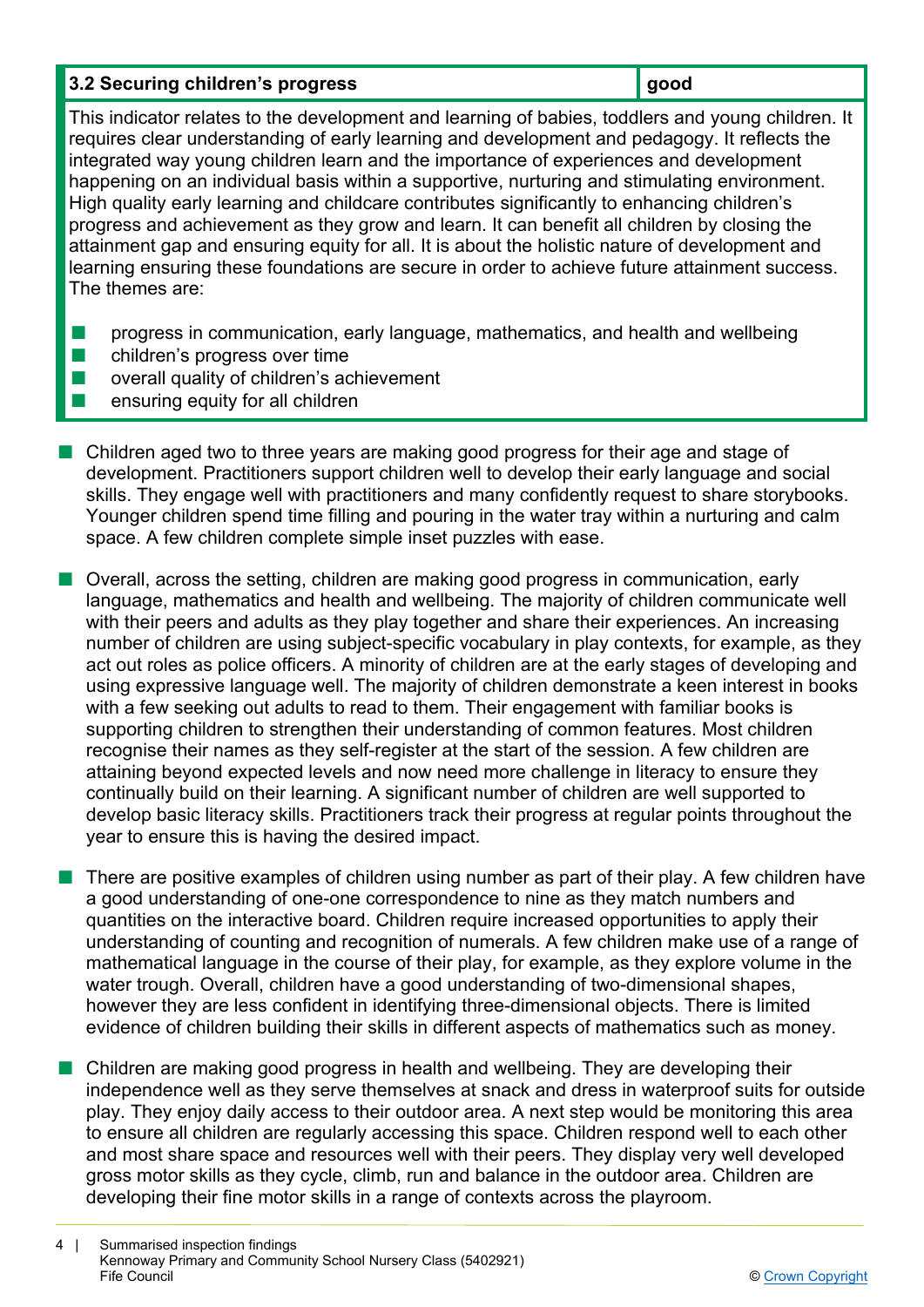- $\blacksquare$  Overall, practitioners are building a picture of aspects of children's progress in literacy, numeracy and health and wellbeing and capture this in children's PLJs. However, for a number of children their PLJs do not display an accurate and up to date picture of their progress. There is a need for practitioners to evidence clearly the progress of all children over time to enable them to identify pertinent next steps and build on their learning.
- **n** Practitioners encourage children and parents to share their achievements in the nursery and from home. These are celebrated in different ways, for example, in PLJs and on recently developed, attractive wall displays. Children are encouraged to develop important skills as part of their 'Kennoway Den' experiences. This includes an awareness of personal safety and the importance of working as part of a team. Children are benefitting from their involvement in the setting's intergenerational project. They are becoming confident as they engage with older residents, for example, as they sing and share familiar stories with them.
- $\blacksquare$  Senior leaders and practitioners are committed to ensuring equity for all. This includes signposting helpful resources for parents and practitioners' engagement with a wide range of health professionals. Practitioners have respectful and trusting partnerships with parents, which enables them to intervene and support children and families at the earliest opportunity.